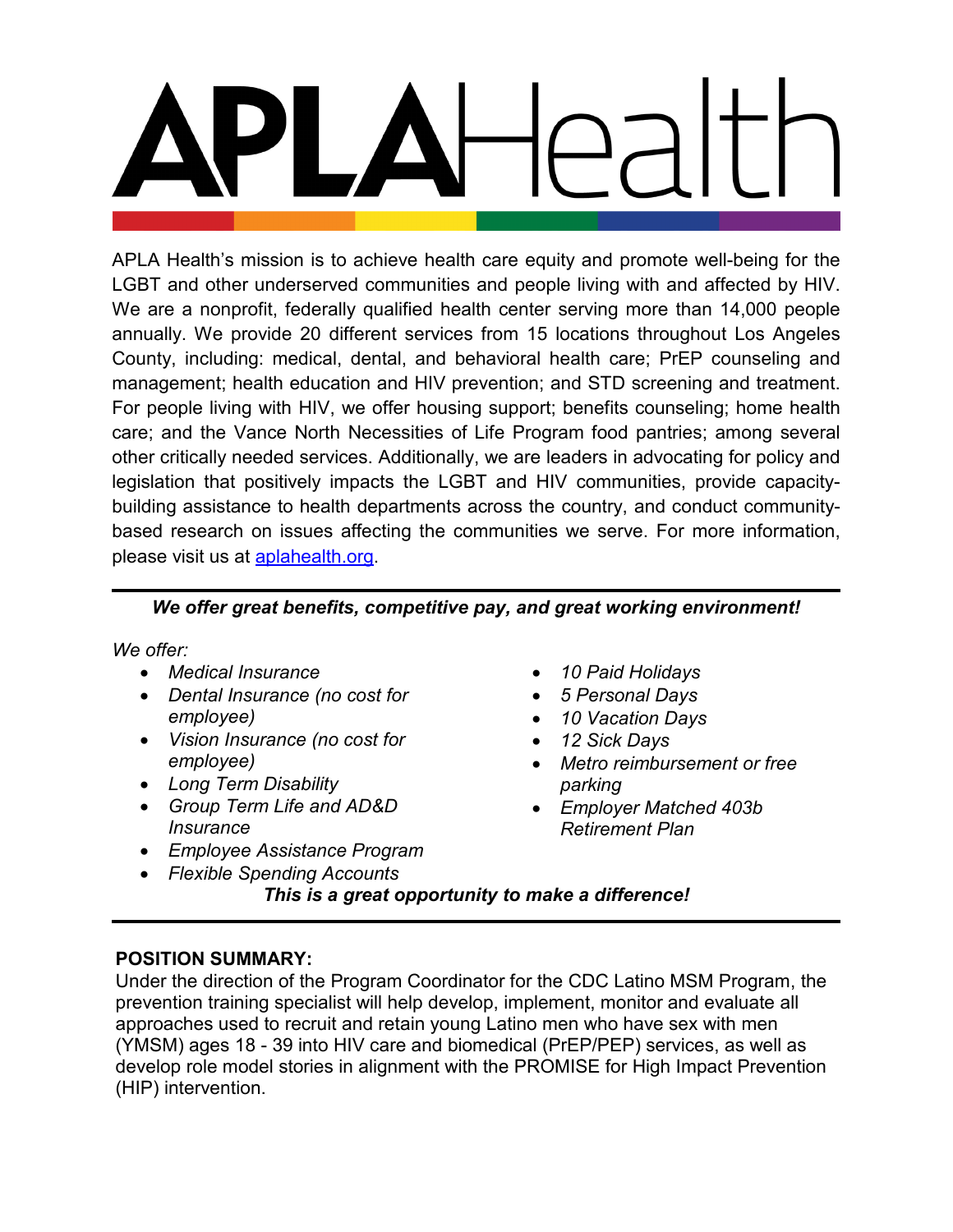# **ESSENTIAL DUTIES AND RESPONSIBILITIES:**

- Utilize virtual and in-persons outreach strategies to recruit, engage, and provide sexual health education activities/services to Latino MSM
- Provide Latino MSM with sexual health screenings (HIV/STI), safer sex supplies, and resources for PrEP and PEP through El Saludable in-person and at-home HIV testing services.
- I Identify and link new and previously diagnosed HIV positive Latino MSM into HIV care services. This includes navigation to resources that assist with enrollment into services such as Medi-Cal, housing, mental health, and food services.
- Identify and link HIV negative Latino MSM into biomedical (PrEP/PEP) services.
- Facilitate in-person and virtual workshops on sexual health (HIV/STI) and biomedical (PrEP/PEP) services that will increase access to HIV/STI testing and PrEP/PEP acquisition.
- Recruit, train, and manage peer advocates from the target population
- Assist in the planning and execution of peer advocate events
- Recruit, screen, and interview role models for role model stories
	- $\circ$  Transcribe role model interviews and extract pertinent language
	- $\circ$  Theorize and design a role model concept that includes:
		- **·** illustrations
		- photographs
		- **-** language
	- $\circ$  Work with internal and external designers to finalize publication
	- $\circ$  Create a distribution strategy
		- print platforms
		- virtual platforms
- Work with the program coordinator to develop social marketing materials for distribution via Facebook, Instagram, YouTube, and in-person outreach.

OTHER DUTIES MAY BE ASSIGNED TO MEET BUSINESS NEEDS.

# **REQUIREMENTS:**

Training and Experience:

- Associate Degree in human services related field or highschool diploma or GED and a minimum two-year experience working with Latino YMSM
- **Bilingual: English and Spanish required.**
- familiar with the Latino MSM community and experience recruiting the population into sexual health services
- familiar with developing social marketing campaigns
- experience and comfortability with conducting one-on-one interviews
- experience working in a nonprofit environment
- experience working with HIV prevention and health education/health promotion

Knowledge of:

- health spectrum of HIV/STIs